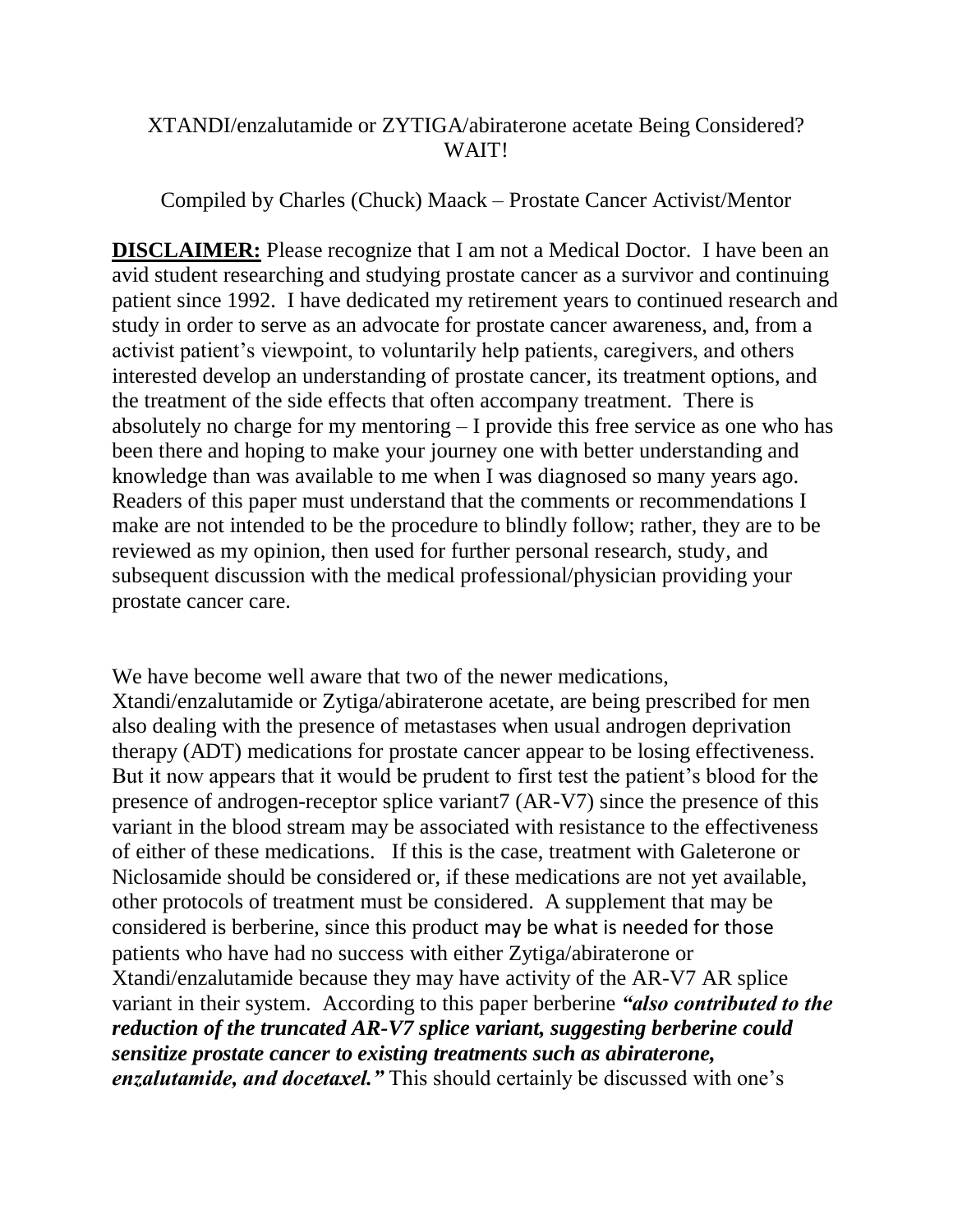treating physician and considered in one's protocol - **BUT should not be ordered/taken personally without physician approval**.

# [http://cdmrp.army.mil/pcrp/research\\_highlights/15zhang\\_highlight.shtml](http://cdmrp.army.mil/pcrp/research_highlights/15zhang_highlight.shtml)

Berberine has also been discussed in papers as an alternative to Metformin.

If considerting berberine, important to be aware of effects: <https://examine.com/supplements/berberine/>

For those of you who have already been prescribed either Xtandi or Zytiga and the medication has shown failure from the onset, it would be important to check for AR-V7 splice variant, a truncated form of the AR, being present in the AR circulating in your blood stream. AR-V7 has been associated with non-response to commonly-used oral therapies for mCRPC (both Xtandi and Zytiga). If the variant is found in your bloodstream such prescribing would likely be fruitless. OR, purchasing of berberine, with the approval of your treating physician, may be a reasonable consideration to determine if Xtandi or Zytiga then show effectiveness. **PLEASE NOTE**, if already prescribed Metformin and intending to start berberine, Metformin must first be stopped since some of the activity of berberine is similar to that of Metformin and the combination could be dangerous.

Suggested doses of berberine, that seems to reduce total [cholesterol,](http://www.webmd.com/cholesterol-management/video/bernstein-test-cholesterol-levels) low-density lipoprotein [\(LDL](http://www.webmd.com/cholesterol-management/ldl-cholesterol-the-bad-cholesterol) or "bad") cholesterol, and [triglyceride levels](http://www.webmd.com/cholesterol-management/lowering-triglyceride-levels) in people with high cholesterol , are explained here:<http://tinyurl.com/pfd5fvh> under the menu word "Uses." Your treating physician should work with you to determine the most effective dose to take daily. As suggested in this paper, 500mg two or three times daily spread out and best with meals could be considered.

Oliver Sartor, one of the top research physicians regarding prostate cancer has weighed in on this AR-V7 subject recognizing the futility of prescribing either Xtandi or Zytiga if this androgen receptor variant is found to be present in the blood stream.

See: Clinical Relevance of AR-V7 in Castrate-Resistant Prostate Cancer

**<http://www.practiceupdate.com/Content/18435/37/3>** (if unable to open, it is free to subscribe)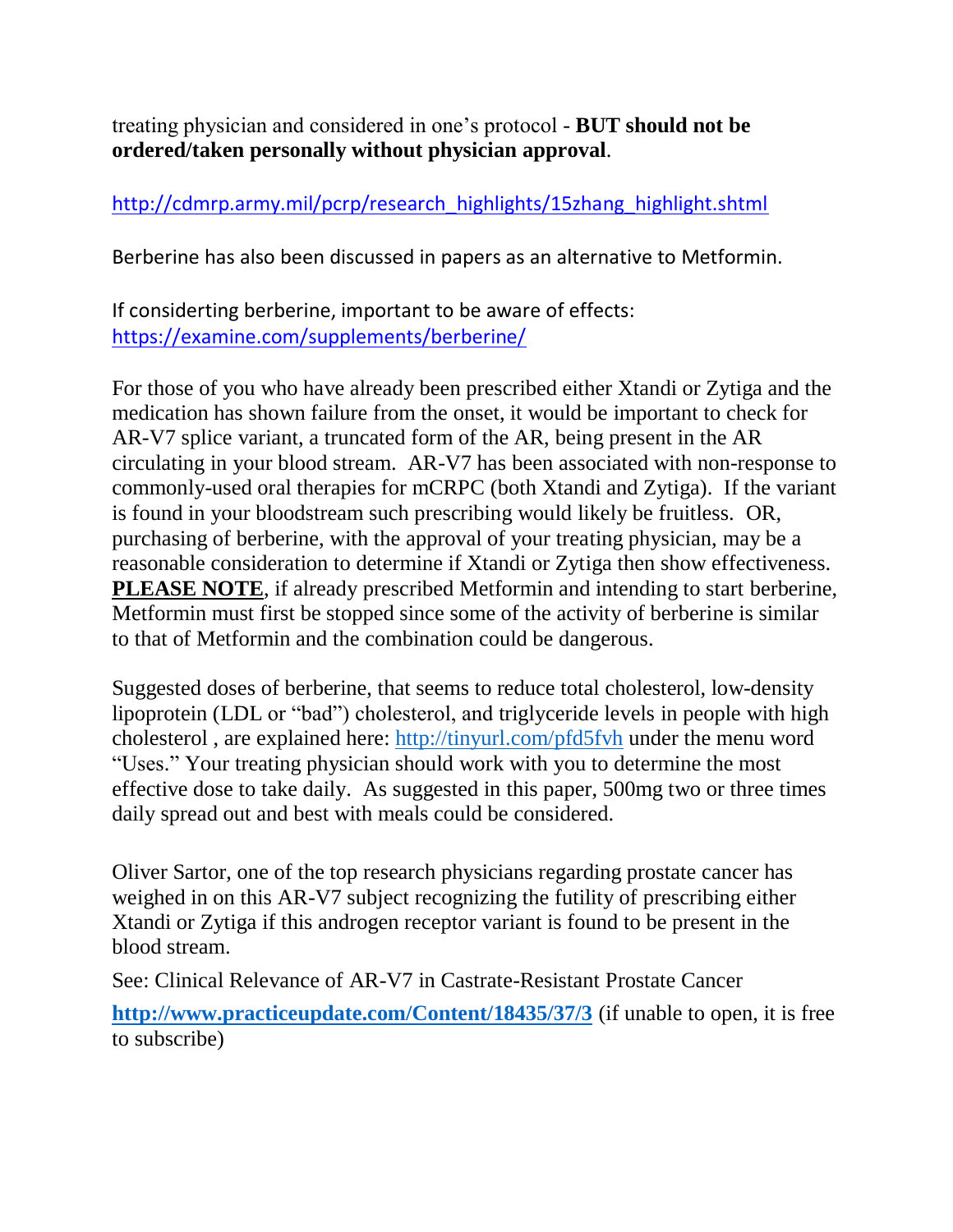A July report in the "Asco Post" provided this information: "AR-V7 Predicts Resistance to Enzalutamide and Abiraterone in Men With Castration-Resistant Prostate Cancer" <http://tinyurl.com/nbsjszr>

A posting on 11/19/2014 in the "Asco Post" reports: "Researchers believed that Galeterone could be effective against castration-resistant prostate cancer because it disrupts the androgen receptor signaling pathways that are involved in the cancer, and preclinical work has shown it is active against the AR-V7 variant." See:

## <http://www.ascopost.com/ViewNews.aspx?nid=20590>

Science Daily provided a more detailed report on 11/18/2014: "Galeterone will now be tested in a phase III trial in which patients with metastatic CRPC with the AR-V7 variant will be randomised to receive either galeterone or enzalutamide. The researchers will be looking to correlate AR-V7 with response to galeterone and to see what effect the drug has on the length of time patients survive without their disease progressing. This phase III trial will be noteworthy for being the first prostate cancer trial to assess a biomarker, namely AR-V7 in circulating tumour cells, as a predictor of response at the same time as testing the efficacy of the drug,"

# <http://tinyurl.com/lgkwhk8>

The ARMOR3-SV trial is currently accepting patients (unfortunately not in my city of Wichita, Kansas with closest either Denver or Dallas). If interested, please review [https://clinicaltrials.gov/ct2/show/study/NCT02438007?show\\_locs=Y#locn](https://clinicaltrials.gov/ct2/show/study/NCT02438007?show_locs=Y#locn)

If the medication Galeterone is found successful as compared to enzalutamide/Xtandi, Glaleterone may be the next medication added to the prostate cancer arsenal of medications to treat metastatic castrate resistant prostate cancer (mCRPC) patients found to have the presence of AR-V7 in circulating tumor cells in their blood stream.

Clinical Cancer Research provided information regarding another possible medicine in this regard known as Niclosamide: See: <http://tinyurl.com/na97j8q>

PubMed 24740322 also reports on Niclosamide. See: <http://www.ncbi.nlm.nih.gov/pubmed/24740322>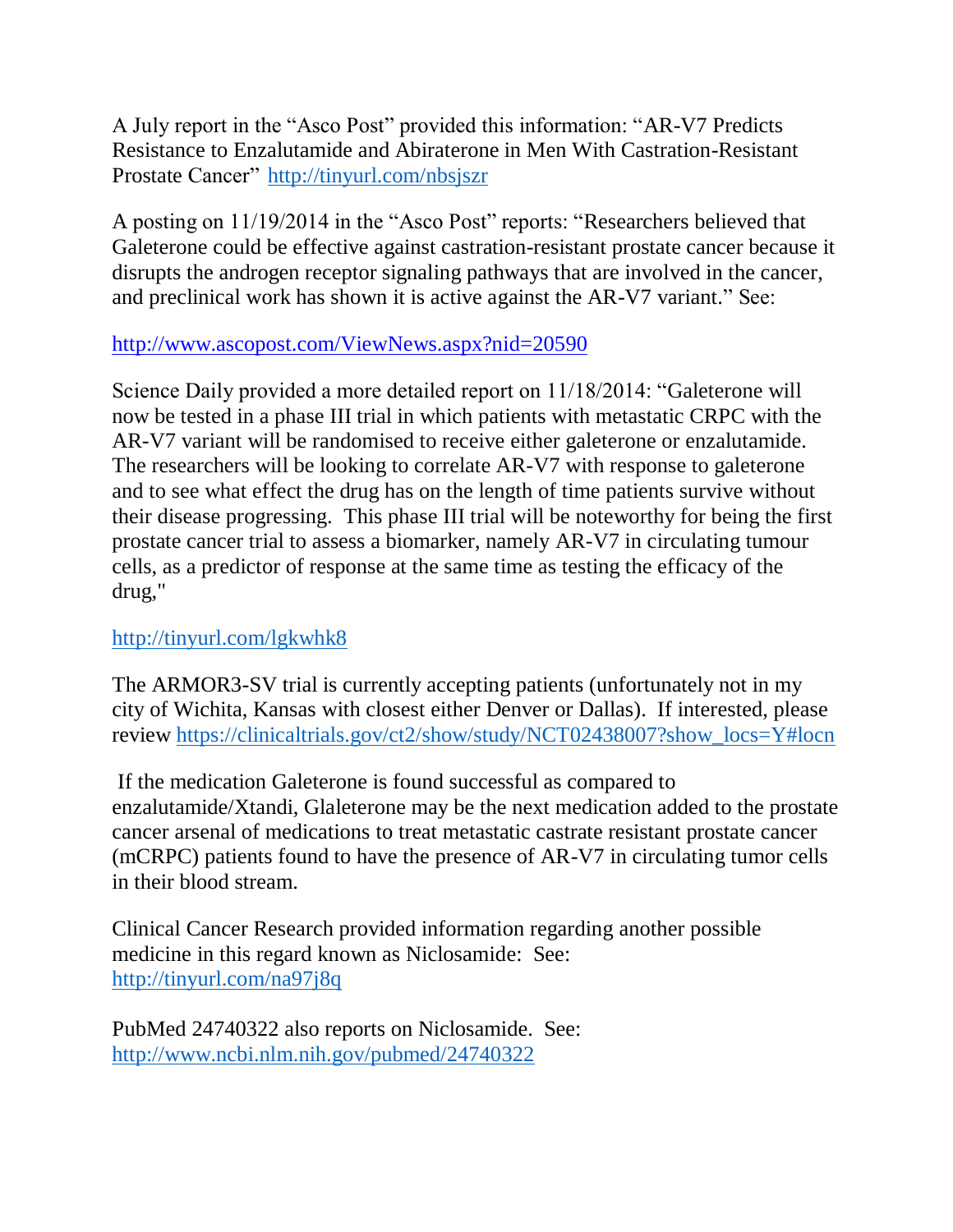In view of the foregoing, it would appear that prior to prescribing/administering either Xtandi/enzaluatide or Zytiga/abiraterone acetate, a blood draw to test one's Circulating Tumor Cells (CTC) for the androgen receptor variant AR-V7 is reasonable since with such presence, prescribing either may be ineffective and, as noted earlier, the prescribing of Galeterone or Niclosamide considered. The concern, however, is that Galeterone or Niclosamide will not be available pending results of further trials….we can only hope that availability of either mediication will be fast-tracked if trials show promise.

## **The form to request AR-V7 testing from Johns Hopkins laboratory can be seen below at the end of this paper.**

"Galeterone acts by disrupting the androgen receptor signaling pathway, which is the primary pathway that drives prostate cancer growth. The pathway is ordinarily activated by the binding of male hormones, or androgens, such as testosterone and the more potent androgen dihydrotestosterone, or DHT, to the ligand binding domain of androgen receptors in prostate cancer cells. Galeterone disrupts the activation of the pathway through multiple mechanisms of action."

**ALSO IMPORTANT TO BE AWARE** IF BEING PRESCRIBED EITHER ENZALUTAMIDE/XTANDI OR ABIRATERONE ACETATE/ZYTIGA If you are a patient also experiencing cardiovascular issues, the toxicity of the foregoing medications may be detrimental to those issues. Please read the following and discuss with your treating physician:

New Hormonal Agents for Prostate Cancer May Increase Risk of Cardiotoxicity

<http://tinyurl.com/o8hmcty>

## **FORM TO REQUEST TESTING FOR AR-V7 FROM JOHNS HOPKINS MEDICAL LABORATORIES**

Johns Hopkins Genomics - MDL 1812 Ashland Ave Room 245**Johns Hopkins Medical Laboratories Park SB202 600 North Wolfe Street** Baltimore, MD 21205 **Baltimore, Maryland 21287**  410 **410**-955**-955**-**-**1438**1438 or** or **4**410**10-614**-955**-1997**- 8363 Email: molecularpathresults@jhmi.edu**Director: Dr.**  Molecular Diagnostics Laboratory Request Cancer Assay

AR-V7 Prostate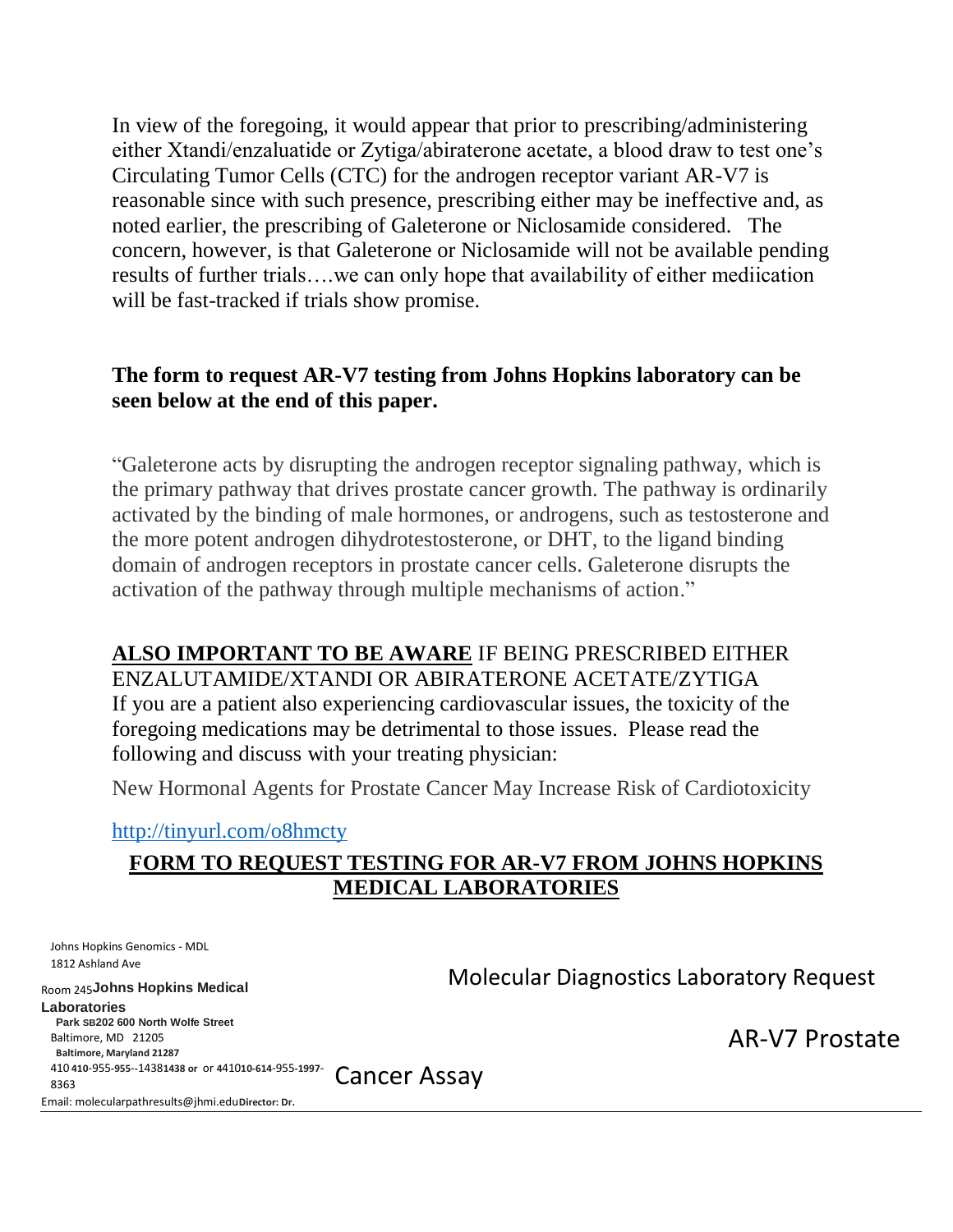#### **Kathleen Murphy**

| Comment:                                      |                                                    |                                                                                                                                   |  |  |
|-----------------------------------------------|----------------------------------------------------|-----------------------------------------------------------------------------------------------------------------------------------|--|--|
|                                               |                                                    |                                                                                                                                   |  |  |
|                                               |                                                    |                                                                                                                                   |  |  |
|                                               |                                                    |                                                                                                                                   |  |  |
|                                               |                                                    |                                                                                                                                   |  |  |
|                                               |                                                    |                                                                                                                                   |  |  |
|                                               |                                                    |                                                                                                                                   |  |  |
|                                               |                                                    |                                                                                                                                   |  |  |
|                                               |                                                    |                                                                                                                                   |  |  |
|                                               |                                                    | ATTACH COPY OF INSURANCE CARD (Front and Back)                                                                                    |  |  |
|                                               |                                                    |                                                                                                                                   |  |  |
|                                               |                                                    |                                                                                                                                   |  |  |
|                                               | <b>Specimen Type:</b>                              |                                                                                                                                   |  |  |
|                                               |                                                    |                                                                                                                                   |  |  |
| $\Box$ Blood: 21 cc, yellow-top ACD tubes     |                                                    |                                                                                                                                   |  |  |
|                                               | Collection Date_______________________             |                                                                                                                                   |  |  |
|                                               |                                                    |                                                                                                                                   |  |  |
| <b>Collection and Transport Instructions:</b> |                                                    | ection. Specimens received after 24 hours will be rejected.                                                                       |  |  |
| 1.                                            | Specimen mus                                       | rsday, or, in the case of holidays, at least two days prior to the<br>; the next business day without interruption by holidays or |  |  |
| 2.                                            | Blood draws should be scheduled on Monday          |                                                                                                                                   |  |  |
| holidays, to allow overnight shipping and     |                                                    | -A) (yellow top).                                                                                                                 |  |  |
|                                               | recei weekends.                                    |                                                                                                                                   |  |  |
| 3.                                            | Blood samples will be collected in three 8.5 mL BD | ach tube. Avoid low volume to minimize agitation during                                                                           |  |  |
|                                               | Vacutainer ACD Solution A tubes (BD ACD            | -4 times.                                                                                                                         |  |  |
|                                               | Product #s for the BD ACD-A tubes in the           | a cold box (see below) is not immediately available (maximum                                                                      |  |  |
|                                               | US is 364606.                                      | exposure                                                                                                                          |  |  |
| 4.                                            | Ensure that at leas<br>shipping.                   | urs). DO NOT put the tube on ice. Do NOT leave the                                                                                |  |  |
| 5.                                            | After blood draw, invert the tubes gently 180      | ples before close of business (see below). and place the BD-<br>A tubes wrapped in bubble                                         |  |  |
| 6.                                            | degrees and back 3<br>Store samples at 4-8°        | the same day of blood draw.                                                                                                       |  |  |
|                                               |                                                    | t overnight delivery, to be                                                                                                       |  |  |
|                                               | overnight in a refrigerator. Ship the same day     | tracking number on the day of shipment by an email with a                                                                         |  |  |
| 7.                                            | Activate the FEDEX cold box by pressing the        |                                                                                                                                   |  |  |
|                                               | wraps snugly in the<br>actuator button             | com/us/healthcare/pdf/Cold Shipping Info Sheet.pdf or                                                                             |  |  |
|                                               | shipping box, along with the sample requisition    |                                                                                                                                   |  |  |
|                                               | sheet.                                             |                                                                                                                                   |  |  |